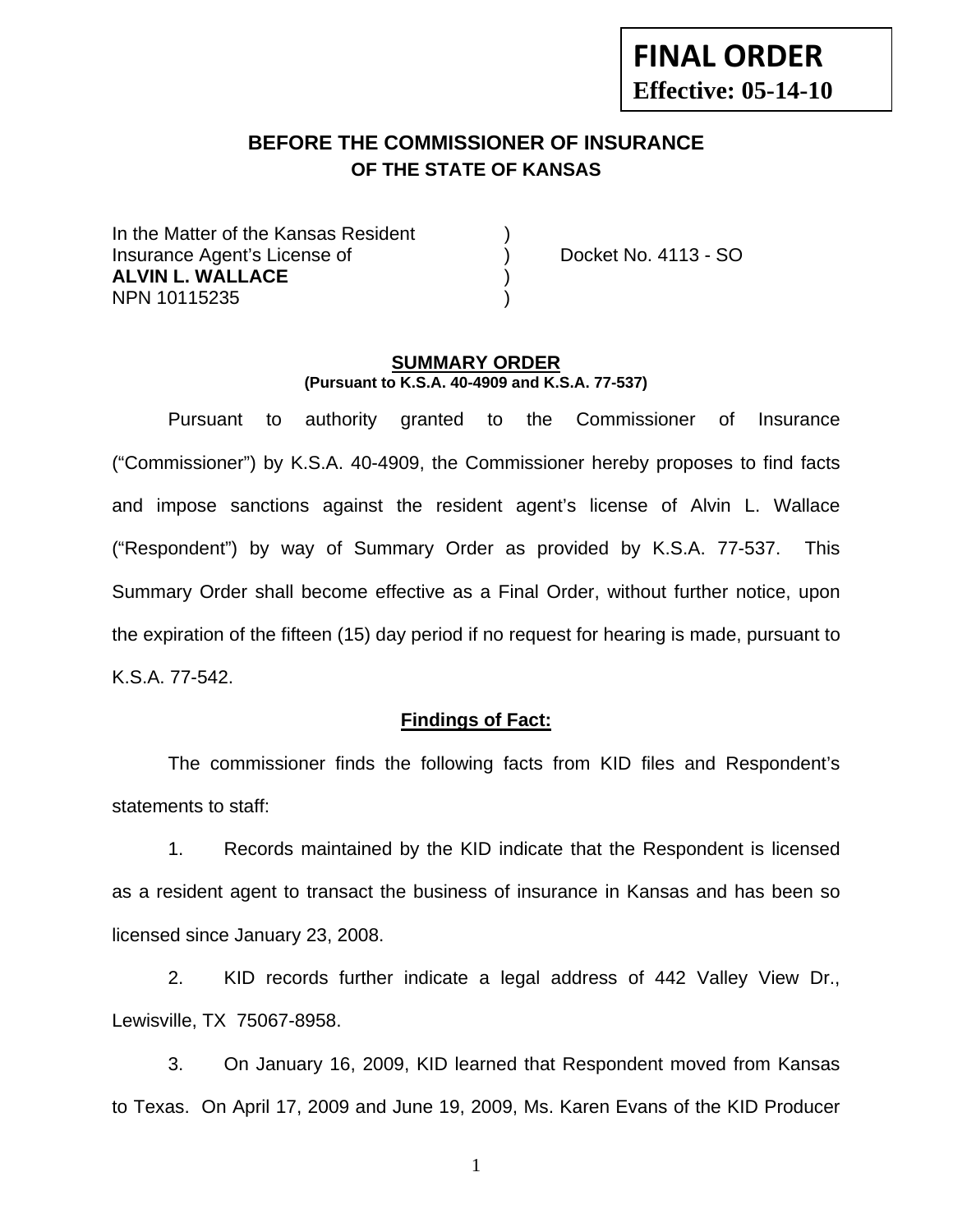Division wrote electronic mail messages requesting the Respondent notify KID that he has become a Texas resident agent and desires a Kansas nonresident license.

 4. Mr. Dave McKee, Director of the KID Producer's Division wrote to Respondent on October 22, 2009 asking Respondent to show proof of a Texas resident license. Respondent has failed to respond to the inquiries to KID.

 5. On March 16, 2010, the undersigned Staff Attorney wrote to Respondent above the above averments. The letter was not returned and Respondent has not replied to the inquiry.

## **Applicable Law**

6. K.S.A. 40-4909(a) provides, in relevant part:

"The commissioner may deny, suspend, revoke or refuse renewal of any license issued under this act if the commissioner finds that the applicant or license holder has:

(2) Violated:

 (A) Any provision of chapter 40 of the Kansas Statutes Annotated, and amendments thereto, or any rule and regulation promulgated hereunder ."

 7. The Commissioner may revoke any license issued under the Insurance Agents Licensing Act if the Commissioner finds that the interests of the insurer or the insurable interests of the public are not properly served under such license. K.S.A. 40- 4909(b).

 8. K.S.A. 40-4906(c)(1) requires a producer must provide certification from a new resident state.

 9. K.S.A. 40-2,125(b) requires a producer to respond to any proper inquiry of the Commissioner.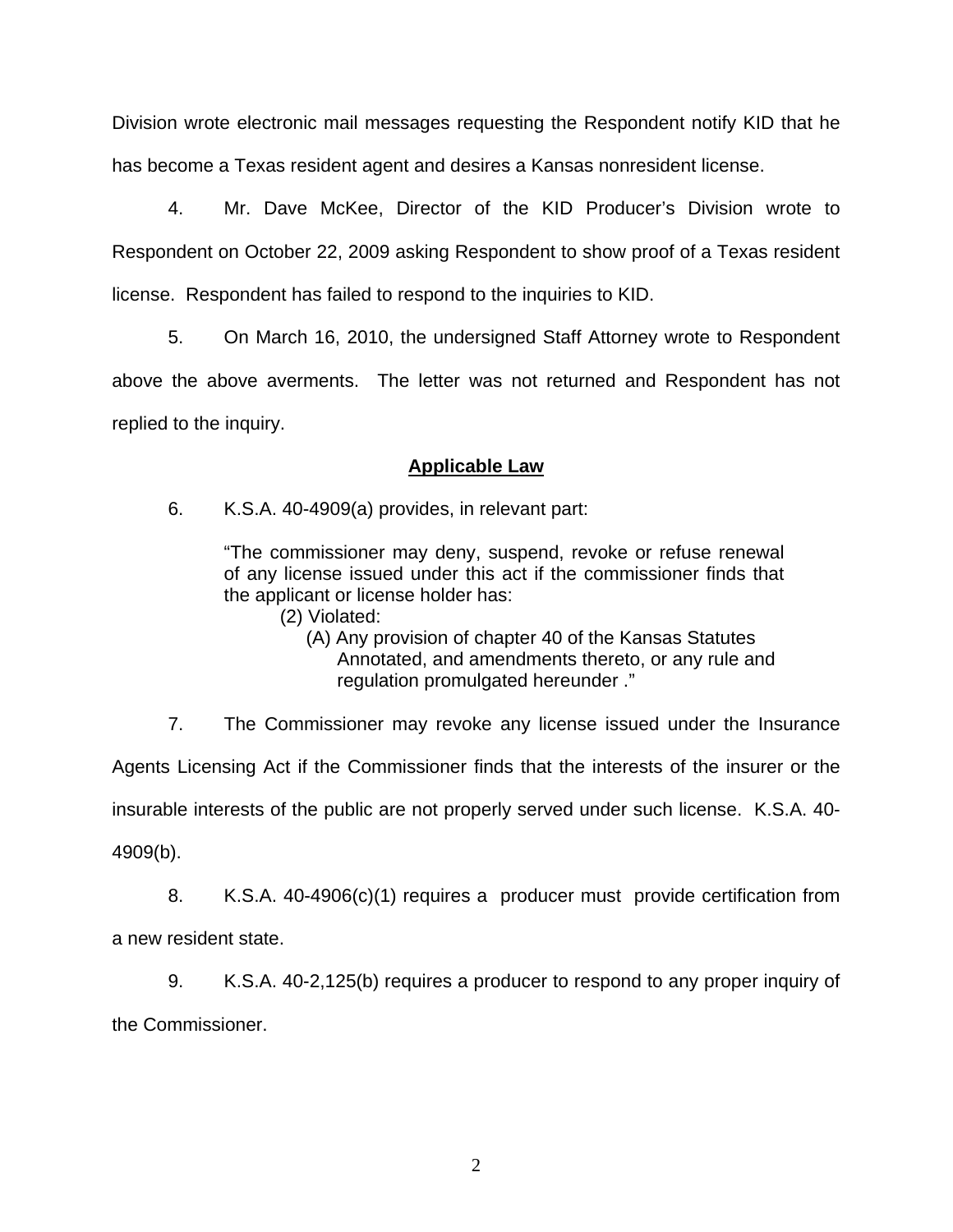#### **Conclusions of Law**

 10. The Commissioner has jurisdiction over Respondent as well as the subject matter of this proceeding, and such proceeding is held in the public interest. The Commissioner finds, based on the facts contained in paragraphs 3 and 4, that Respondent has demonstrated incompetence, untrustworthiness, or financial irresponsibility in the conduct of business.

 11. Based on the Respondent's failure to respond to numerous inquiries as to Respondent's resident certification, the Commissioner concludes that sufficient grounds exist for the revocation of Respondent's insurance agent's license pursuant to K.S.A. 40-4909(b) because such license is not properly serving the interests of the insurer and the insurable interests of the public.

 12. Based on the facts and circumstances set forth herein, it appears that the use of summary proceedings in this matter is appropriate, in accordance with the provisions set forth in K.S.A. 77-537(a), in that the use of summary proceedings does not violate any provision of the law and the protection of the public interest does not require the KID to give notice and opportunity to participate to persons other than Alvin L. Wallace.

# **IT IS THEREFORE ORDERED BY THE COMMISSIONER OF INSURANCE THAT** the Kansas resident insurance agent's license of Alvin L. Wallace is hereby **REVOKED. It is further ordered,** that Alvin L. Wallace shall **CEASE and DESIST** from the sale, solicitation, or negotiation of insurance and/or receiving compensation deriving from the sale, solicitation, or negotiation of insurance conducted after the effective date of this order.

3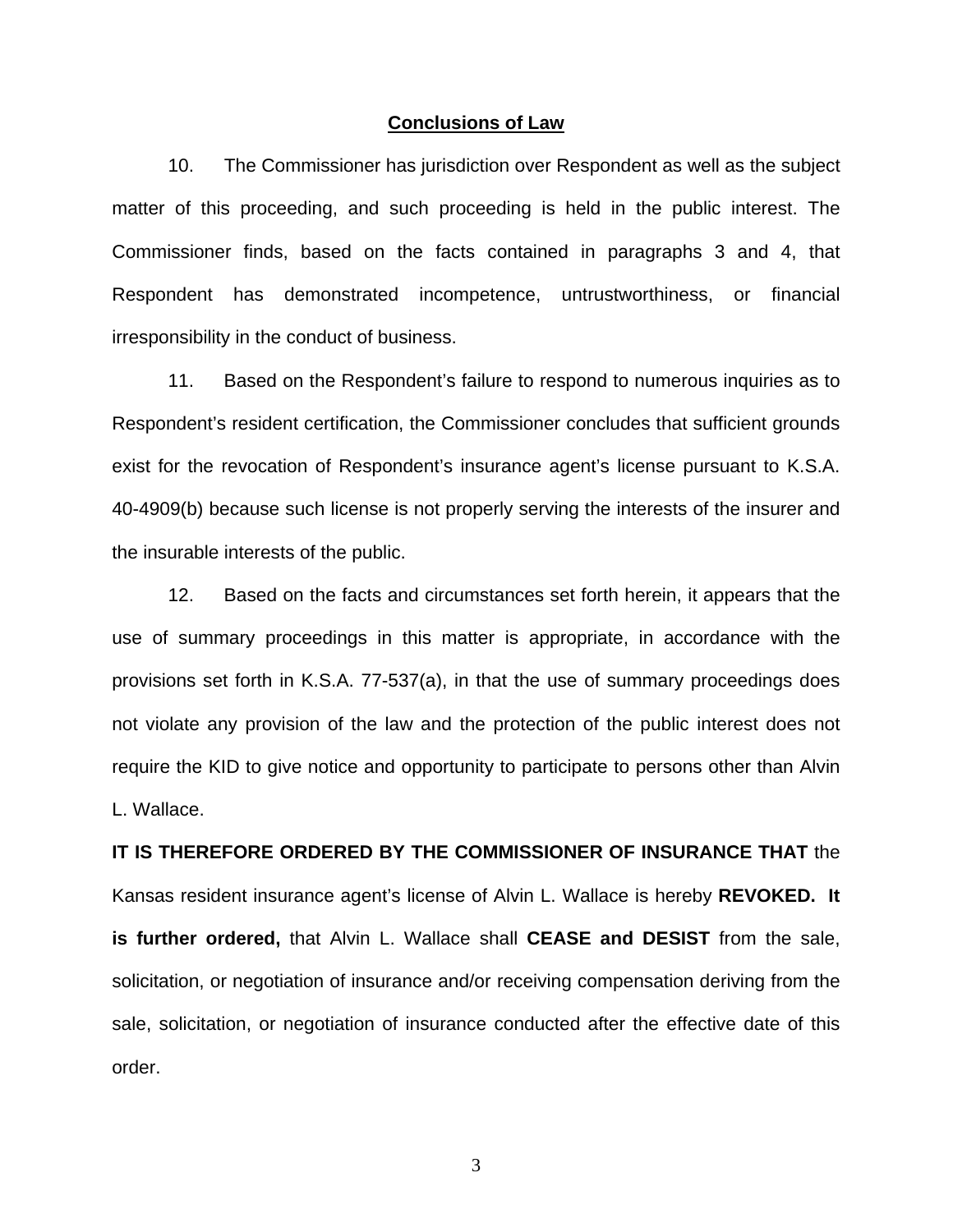#### **NOTICE OF RIGHTS**

(Pursuant to K.S.A. 77-542)

Alvin L. Wallace is entitled to a hearing pursuant to K.S.A. 77-537 and K.S.A. 77- 542, the Kansas Administrative Procedure Act. If Respondent desires a hearing, he must file a written request for a hearing with:

 John W. Campbell, General Counsel Kansas Insurance Department 420 S.W.  $9<sup>th</sup>$  Street Topeka, Kansas 66612

This request must be filed within fifteen (15) days from the date of service of this Order. If Respondent requests a hearing, the Kansas Insurance Department will notify him of the time and place of the hearing and information on procedures, right of representation, and other rights of parties relating to the conduct of the hearing, before commencement of the same.

If a hearing is not requested in the time and manner stated above, this Summary Order shall become effective as a Final Order upon the expiration of time for requesting a hearing, pursuant to K.S.A. 77-613. In the event Respondent files a Petition for Judicial Review, pursuant to K.S.A. §77-613(e), the agency officer to be served on behalf of the Kansas Insurance Department is:

 John W. Campbell, General Counsel Kansas Insurance Department 420 S.W. 9<sup>th</sup> Street Topeka, Kansas 66612